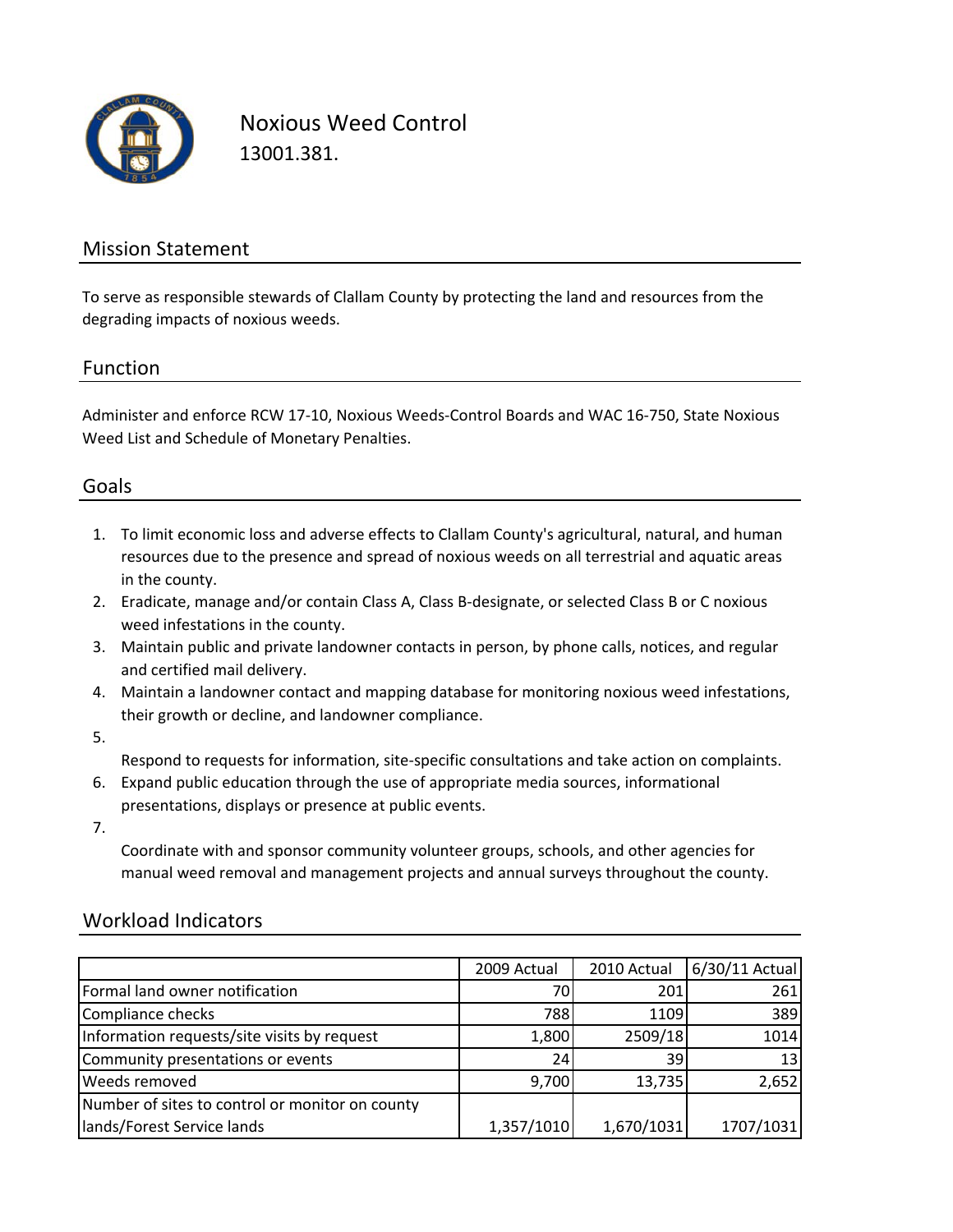| Road miles to survey: city, county, state highway, |           |           |           |
|----------------------------------------------------|-----------|-----------|-----------|
| private roads, and acreage/Forest Service          | 1,500/498 | 1500/222  | 1,500/647 |
| Cooperative Weed Management Area (CWMA) -          |           |           |           |
| sponsor and coordinate Olympic Knotweed Working    |           |           |           |
| Group - # waterways/# landowner contact-           |           |           |           |
| agreements                                         | 21/232    | 16/222    | 16/318    |
| WA Noxious Weed Control Board                      |           |           | \$3,000   |
| <b>WSDA Grant Management</b>                       | \$52,969  | \$40,789  | \$0       |
| Forest Health Protection Grant Managem10000ent     | \$9,400   | \$0       | \$6,000   |
| <b>USDA Forest Service</b>                         | \$65,087  | \$120,000 | \$80,000  |

# Grant Funding Sources

This fund receives grant revenue from the following agencies:

- 1. Federal Department of Agriculture, Forest Service Title II and Forest Health Protection
- 2. Washington State Department of Agriculture,

#### Revenues

|                                       | 2009 Actual | 2010 Actual | 6/30/11 Actual | 2012 Budget |
|---------------------------------------|-------------|-------------|----------------|-------------|
| <b>Beginning Fund Balance</b>         | 109,122     | 178,659     | 155,514        | 155,514     |
| <b>Operating Assessments</b>          | 87,922      | 89,607      | 60,863         | 89,607      |
| <b>Licenses and Permits</b>           |             |             |                |             |
| Intergovernmental Revenues            | 188,707     | 36,558      | 50,500         | 77,610      |
| <b>Charges for Goods and Services</b> | 7,839       | 350         | 9,568          | 10,621      |
| <b>Fines and Forfeits</b>             |             |             |                |             |
| Miscellaneous Revenues                |             |             |                |             |
| <b>Other Financing Sources</b>        |             |             |                |             |
| Transfers In                          |             | 17,500      |                |             |
| Total                                 | \$393,590   | \$322,674   | \$276,445      | \$333,352   |

# Expenditures

|                                        | 2009 Actual | 2010 Actual | 6/30/11 Actual | 2012 Budget |
|----------------------------------------|-------------|-------------|----------------|-------------|
| <b>Ending Fund Balance</b>             | 178,559     | 155,514     | 202,161        | 135,279     |
| Salaries and Wages                     | 127,620     | 99,934      | 34,411         | 98,831      |
| <b>Personnel Benefits</b>              | 31,155      | 25,192      | 9,918          | 22,644      |
| <b>Supplies</b>                        | 6,730       | 4,476       | 3,066          | 11,100      |
| <b>Other Services and Charges</b>      | 17,553      | 7,172       | 9,423          | 22,737      |
| <b>Intergovernmental Services</b>      |             | 0           |                |             |
| Capital Outlays                        |             | 0           |                |             |
| <b>Interfund Payments for Services</b> | 31,973      | 30,386      | 17,465         | 42,761      |
| <b>Transfers Out</b>                   |             | 0           |                |             |
| Total                                  | \$393,590   | \$322,674   | \$276,445      | \$333,352   |